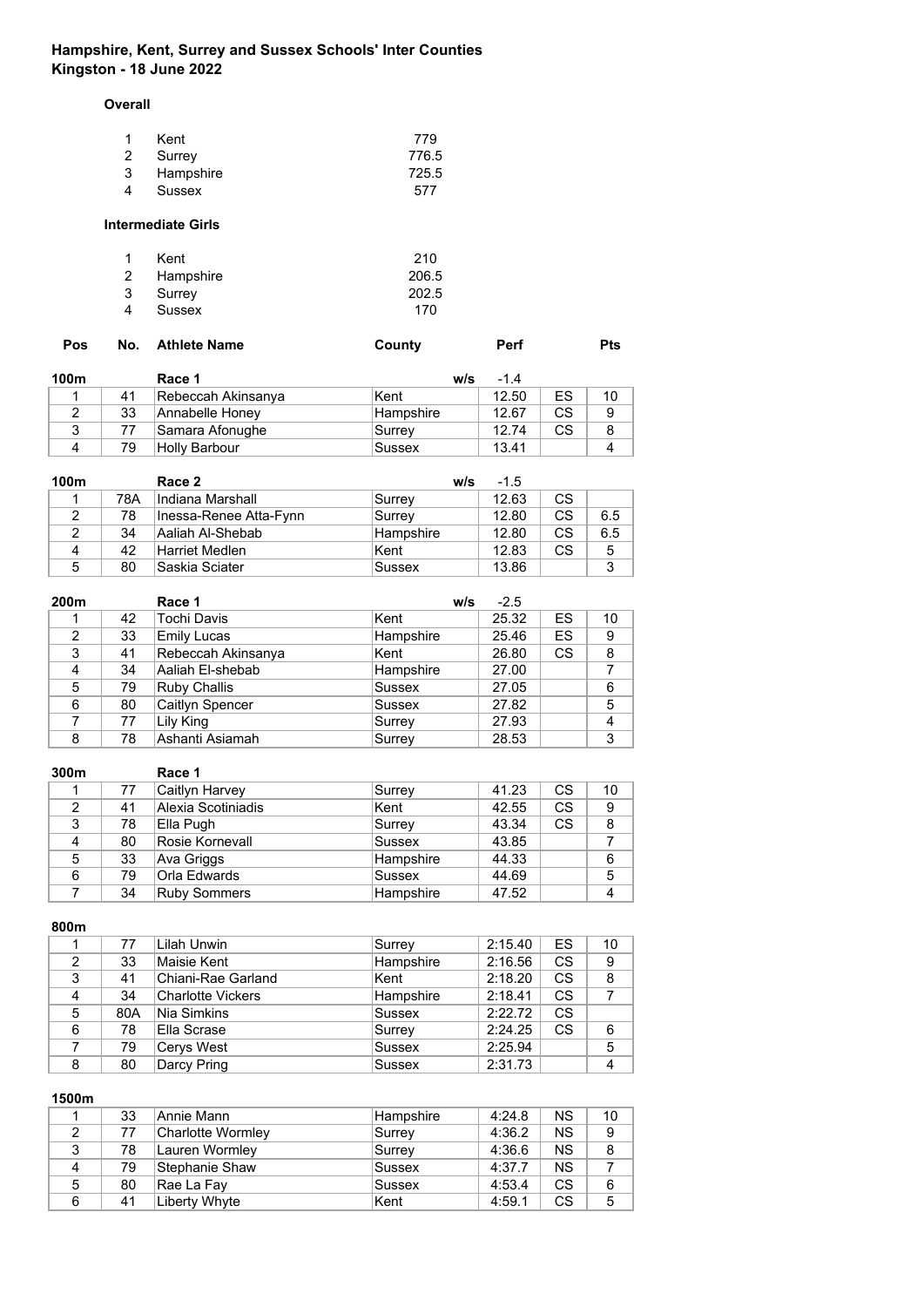#### **3000m**

| ------- |    |                |       |          |           |  |
|---------|----|----------------|-------|----------|-----------|--|
|         | 41 | Abigail Royden | ˈKent | 10:41.88 | <b>CS</b> |  |
|         | 42 | Emilv Geake    | ˈKent | 76.      |           |  |

| 80m Hurdles |    | Race 1              | w/s        | $-0.6$ |    |    |
|-------------|----|---------------------|------------|--------|----|----|
|             | 77 | Lia Bonsu           | ∣Surrev    | 11.31  | ΝS | 10 |
|             | 41 | Daisv Snell         | Kent       | 12.04  | СS | 9  |
| 3           | 33 | Grace Weeks         | ∣Hampshire | 12.39  | СS |    |
|             | 79 | Gigi Dunbar Johnson | Sussex     | 1274   | СS |    |

| 80m Hurdles |    | Race 2          | w/s              | $-3.5$ |    |   |
|-------------|----|-----------------|------------------|--------|----|---|
|             | 78 | ∣Sienna Kidd    | Surrev           | 12.21  | СS |   |
|             | 34 | Alice Eyssens   | <b>Hampshire</b> | 13.19  |    | 5 |
|             | 42 | Amelie Rabbidge | Kent             | 13.33  |    |   |

### **300m Hurdles**

|   | 33 | ∣Carys Jeffries | Hampshire  | 47.68 | СS | 10 |
|---|----|-----------------|------------|-------|----|----|
|   | 41 | Neve Bachelor   | Kent       | 48.48 | СS | 9  |
| 3 | 79 | Phoebe Penston  | Sussex     | 49.05 | СS | 8  |
|   | 42 | Emilv Movle     | ∣Kent      | 50.44 | СS |    |
| 5 | 34 | Lisa Duke       | ∣Hampshire | 52.70 |    | 6  |

## **1500m Steeplechase**

| 79 | Dulcie Yelling | <b>Sussex</b> | 5:18.2 | ES | 10 |
|----|----------------|---------------|--------|----|----|
| 41 | Amber Cockburn | ∣Kent         | 5:31.3 | СS |    |
| 42 | Carvs Firth    | Kent          | 5:38.0 | СS |    |
| 33 | Hattie Bond    | ∣Hampshire    | 6:02.0 |    |    |

## **High Jump**

|   | 41 | Matilda Seaker  | Kent             | 1.63 | CS. | 10 |
|---|----|-----------------|------------------|------|-----|----|
|   | 33 | Mia Judd        | <b>Hampshire</b> | 1.53 | CS  | 9  |
| ◠ | 77 | Natalie Burns   | Surrey           | 1.53 | CS. | 8  |
| 4 | 80 | Emma Finlay     | Sussex           | 1.48 |     |    |
| 5 | 78 | Sophie Price    | Surrey           | 1.43 |     | 6  |
| 6 | 79 | Rebecca Lambert | Sussex           | 1.38 |     | 5  |

# **Pole Vault**

|   | 33  | Natalia Ivanov     | ∣Hampshire       | 3.00 | <b>CS</b> | 10 |
|---|-----|--------------------|------------------|------|-----------|----|
|   | 80A | Rihyanna Duvergier | Sussex           | 2.80 | CS        |    |
|   | 77  | Bethan Norvill     | Surrey           | 2.70 | CS        |    |
|   | 80  | Jessica Banner     | Sussex           | 2.40 | CS.       |    |
| 5 | 34  | Brooke Hanley      | <b>Hampshire</b> | 2.22 | CS        |    |

# **Long Jump**

|   | 78 | Sienna Kidd         | Surrey        | 5.52 | ES        | 10 |
|---|----|---------------------|---------------|------|-----------|----|
|   | 33 | Amy Wall            | Hampshire     | 5.50 | ES        | 9  |
| 3 | 41 | Daisy Snell         | Kent          | 5.43 | ES        | 8  |
| 4 | 79 | Madeleine Way       | Sussex        | 5.26 | <b>CS</b> |    |
| 5 | 34 | Mia Judd            | Hampshire     | 5.24 | <b>CS</b> | 6  |
| 6 | 77 | Laura Kersley       | Surrey        | 5.20 | <b>CS</b> | 5  |
|   | 42 | Nadia Sadler-Reeves | Kent          | 5.13 | <b>CS</b> | 4  |
| 8 | 80 | Lydia Preston       | <b>Sussex</b> | 4.65 |           | 3  |

## **Triple Jump**

|   | 78A | ⊺Lia Bonsu             | Surrey    | 12.06 | <b>NS</b> |    |
|---|-----|------------------------|-----------|-------|-----------|----|
| 2 | 77  | <b>Chanel Lovelock</b> | Surrey    | 10.80 | <b>CS</b> | 10 |
| 3 | 79  | Maureen Onyema         | Sussex    | 10.37 | <b>CS</b> | 9  |
| 4 | 42  | Alexia Scotiniadis     | Kent      | 10.35 | <b>CS</b> | 8  |
| 5 | 33  | Lisa Duke              | Hampshire | 10.26 | <b>CS</b> |    |
| 6 | 78  | Isabelle Young         | Surrey    | 9.87  |           | 6  |
|   | 80  | Louisa Young           | Sussex    | 9.66  |           | 5  |
| 8 | 34  | Sophie Etherington     | Hampshire | 9.24  |           | 4  |

# **Shot**

|    | 77 | ∣Muna Okorie     | Surrey | 11.47 | <b>CS</b> | 10 |
|----|----|------------------|--------|-------|-----------|----|
|    | 41 | Millie Vas       | ∣Kent  | 10.92 | <b>CS</b> | 9  |
| 3  | 79 | Estelle Schwartz | Sussex | 10.45 | <b>CS</b> | 8  |
|    | 80 | Clementine Hogg  | Sussex | 9.61  |           |    |
| -5 | 42 | Eleanor Russell  | Kent   | 9.29  |           | 6  |
| 6  | 78 | Ella Pugh        | Surrey | 8.26  |           | 5  |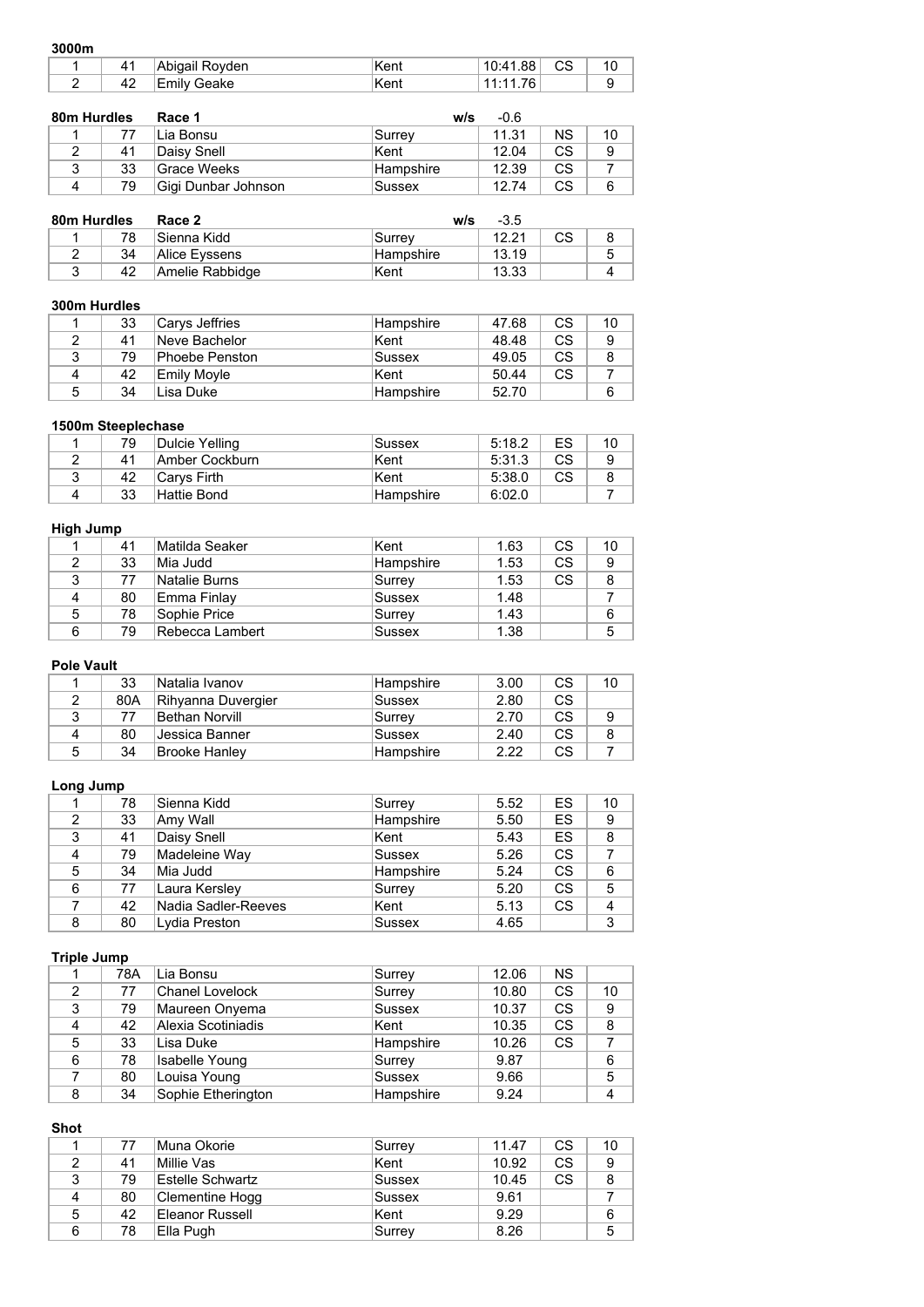### **Discus**

|   | 33 | Erin McBriar    | Hampshire     | 32.09 | CS | 10 |
|---|----|-----------------|---------------|-------|----|----|
| 2 | 79 | Abigail Wamala  | Sussex        | 29.59 | CS | 9  |
| 3 | 77 | Amber Roberts   | Surrey        | 26.74 | CS | 8  |
|   | 42 | Katie Marsh     | Kent          | 25.36 |    |    |
| 5 | 41 | Hope Still      | Kent          | 24.78 |    | 6  |
| 6 | 78 | Lexi Reeve      | Surrey        | 24.60 |    | 5  |
|   | 80 | Emilia Deighton | <b>Sussex</b> | 23.33 |    |    |

### **Javelin**

|   | 79  | Eloise White        | Sussex        | 39.09 | ES        | 10             |
|---|-----|---------------------|---------------|-------|-----------|----------------|
| 2 | 33  | <b>Isabelle Law</b> | Hampshire     | 37.82 | <b>CS</b> | 9              |
| 3 | 42  | Katie Marsh         | Kent          | 37.11 | <b>CS</b> | 8              |
| 4 | 41  | Eleanor Russell     | Kent          | 33.47 | <b>CS</b> |                |
| 5 | 34A | Ellie Thatcher      | Hampshire     | 31.98 | CS.       |                |
| 6 | 34  | Izzy Harrison       | Hampshire     | 31.65 | <b>CS</b> | 6              |
|   | 80  | Jessica Bliss       | <b>Sussex</b> | 31.45 | <b>CS</b> | 5              |
| 8 | 78  | Sienna Kidd         | Surrey        | 28.09 |           | $\overline{4}$ |
| 9 | 77  | Amber Jones         | Surrey        | 18.80 |           | 3              |

#### **Hammer**

|   | 33 | Eloise McDonald       | ∣Hampshire | 48.59 | ES | 10 |
|---|----|-----------------------|------------|-------|----|----|
|   | 41 | Hope Still            | ∣Kent      | 45.25 | CS | 9  |
|   | 34 | Erin McBriar          | Hampshire  | 42.37 | CS | 8  |
|   | 77 | Elizabeth Chapman     | Surrey     | 33.59 |    |    |
| 5 | 78 | Teagan Alderton       | Surrey     | 19.74 |    | 6  |
|   | 42 | Sapphire Houston-Ball | Kent       | nm    |    |    |

|               | 77 |                                                                 | Surrey    | 48.53 | ES | 10 |
|---------------|----|-----------------------------------------------------------------|-----------|-------|----|----|
| $\mathcal{P}$ | 33 | '-, -, -, -                                                     | Hampshire | 48.84 | ES | 9  |
| 3             | 41 | Rebeccah Akinsanya, Harriet Medlen,<br>Tochi Davis, Daisy Snell | Kent      | 49.24 | ES | 8  |
| 4             | 79 | .                                                               | Sussex    | 53.51 |    |    |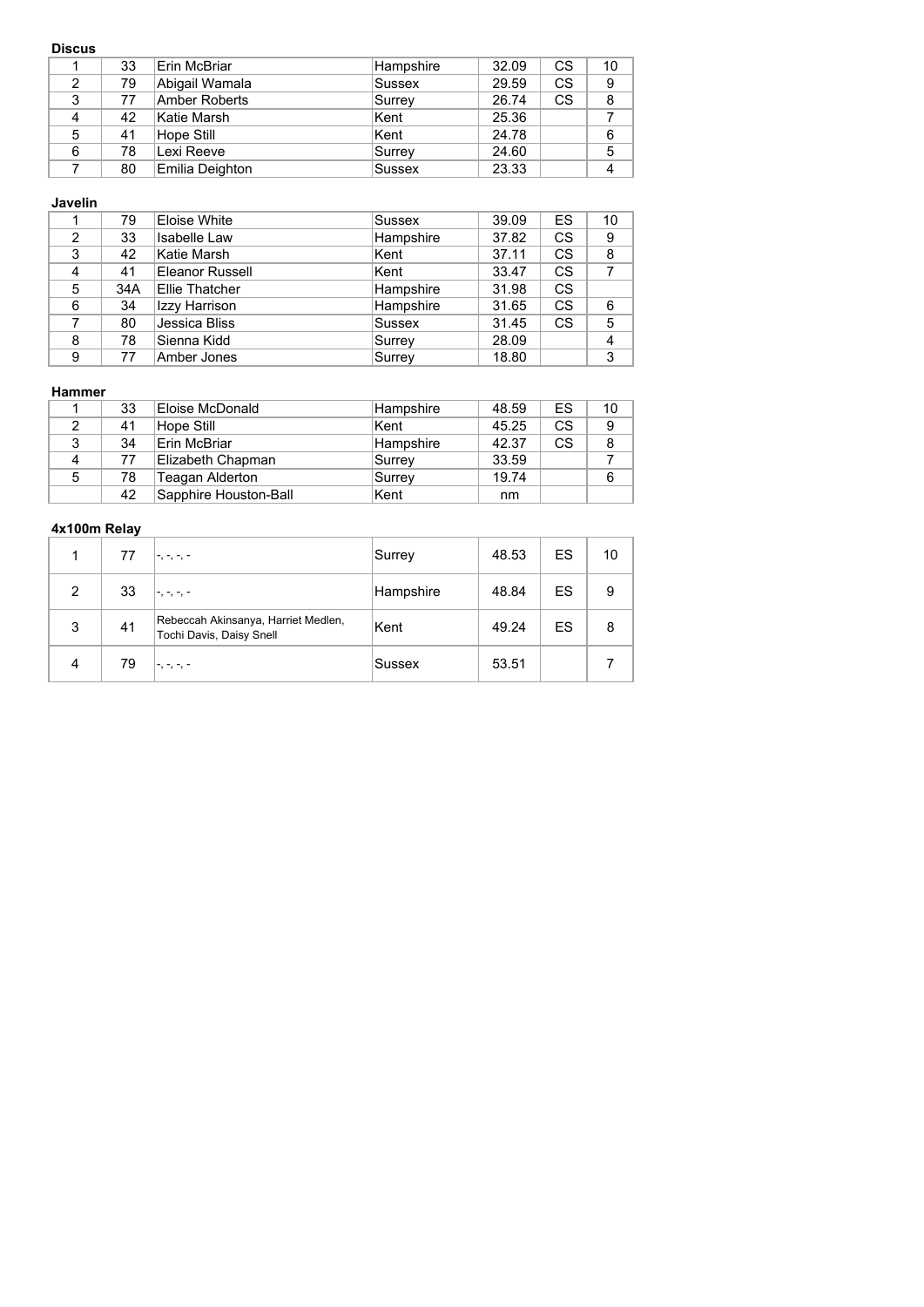# **Hampshire, Kent, Surrey and Sussex Schools Inter Counties Kingston - 18 June 2022**

**Overall**

| $\overline{1}$ | Kent        | 779   |
|----------------|-------------|-------|
|                | 2 Surrey    | 776.5 |
|                | 3 Hampshire | 725.5 |
| 4              | Sussex      | 577   |

# **Intermediate Boys**

| $\mathbf{1}$ | Kent      | 225.5        |
|--------------|-----------|--------------|
| 2            | Surrey    | 216          |
| 3            | Hampshire | 192          |
| 4            | Sussex    | 121.5        |
| .5           | Middlesex | $\mathbf{U}$ |

| No. Athlete Name<br>Pos | County | <b>Perf</b> | <b>Pts</b> |
|-------------------------|--------|-------------|------------|
|-------------------------|--------|-------------|------------|

| 100m |    | Race 1       | w/s        | $-2.3$ |    |    |
|------|----|--------------|------------|--------|----|----|
|      | 77 | Ethan Mauge  | Surrey     | 11.24  | СS | 10 |
|      | 41 | Leo Godfrey  | ∣Kent      | 11.55  | СS |    |
| ◠    | 79 | Louis Wilson | Sussex     | 11.74  |    | 5  |
|      | 33 | ∣Rohan Gray  | ∣Hampshire | 11.75  |    |    |

| 100m |    | Race 1             | w/s              | $-0.1$ |     |  |
|------|----|--------------------|------------------|--------|-----|--|
|      | 78 | Henry Thomas       | Surrey           | 11.33  | CS. |  |
|      | 42 | Matteo Cherwayko   | Kent             | 11.60  | СS  |  |
|      | 34 | Harry McIlroy      | <b>Hampshire</b> | 11.63  | СS  |  |
|      | 80 | Malachai Broderick | Sussex           | 11.91  |     |  |

| 200m |    | Race 1               | w/s           | $-0.3$ |           |    |
|------|----|----------------------|---------------|--------|-----------|----|
|      | 77 | Conor Kelly          | Surrey        | 22.98  | <b>CS</b> | 10 |
| 2    | 34 | Nayi Munowenyu       | Hampshire     | 23.56  | CS        | 9  |
| 3    | 33 | <b>Harry McIlroy</b> | Hampshire     | 23.69  | <b>CS</b> | 8  |
| 4    | 78 | Ibukun Akintola      | Surrey        | 23.82  |           |    |
| 5    | 42 | Leo Godfrey          | Kent          | 24.00  |           | 6  |
| 6    | 79 | Simon Pieterson      | <b>Sussex</b> | 24.51  |           | 5  |
|      | 80 | Hamish Williams      | <b>Sussex</b> | 25.08  |           | 4  |

| 400m |    | Race 1         |            |       |     |    |
|------|----|----------------|------------|-------|-----|----|
|      | 33 | Alexander Beck | ∣Hampshire | 50.37 | ES  | 10 |
|      | 41 | Oliver Brooke  | Kent       | 50.70 | ES  | 9  |
| 2    | 78 | Ethan Curran   | Surrey     | 51.30 | CS. |    |
| 4    | 79 | Louis Goodman  | Sussex     | 52.20 | CS  |    |
| 5    | 42 | Riley Masey    | Kent       | 53.88 |     | 6  |

## **800m**

|   | 33  | Harry Wilson         | Hampshire     | 1:57.78 | CS        | 10 |
|---|-----|----------------------|---------------|---------|-----------|----|
| 2 | 77  | Samuel Stapley       | Surrey        | 1:58.51 | <b>CS</b> | 9  |
| 3 | 34  | Josh Dunne           | Hampshire     | 1:58.88 | <b>CS</b> | 8  |
| 4 | 78  | Sam Atkins           | Surrey        | 2:01.17 | <b>CS</b> | 7  |
| 5 | 79  | Samuel Sprostranov   | Sussex        | 2:02.23 | CS        | 6  |
| 6 | 34A | Geno Hounsham        | Hampshire     | 2:03.03 | <b>CS</b> |    |
|   | 80  | Oliver Hughes        | <b>Sussex</b> | 2:03.77 | <b>CS</b> | 5  |
| 8 | 41  | Franklin Shepherd    | Kent          | 2:08.10 |           | 4  |
|   | 42  | <b>Adam Whitlock</b> | Kent          | dnf     |           |    |

|                | 78  | <b>Connor Foley</b>   | Surrey        | 4:05.36 | ES        | 10             |
|----------------|-----|-----------------------|---------------|---------|-----------|----------------|
| $\mathfrak{p}$ | 80  | Fionn O'Murchu        | <b>Sussex</b> | 4:09.85 | CS        | 9              |
| 3              | 41  | Noah Paterson         | Kent          | 4:10.36 | <b>CS</b> | 8              |
| 4              | 77  | Conrad Norman         | Surrey        | 4:10.81 | CS        | $\overline{7}$ |
| 5              | 33  | Luca Hamblin          | Hampshire     | 4:11.12 | CS        | 6              |
| 6              | 42A | Josh Prendergast      | Kent          | 4:11.98 | <b>CS</b> |                |
|                | 79  | Luke Newton           | Sussex        | 4:12.12 | CS        | 5              |
| 8              | 42  | <b>Arthur Starvis</b> | Kent          | 4:12.20 | CS        | 4              |
| 9              | 34  | <b>Will Atkins</b>    | Hampshire     | 4:13.80 | CS        | 3              |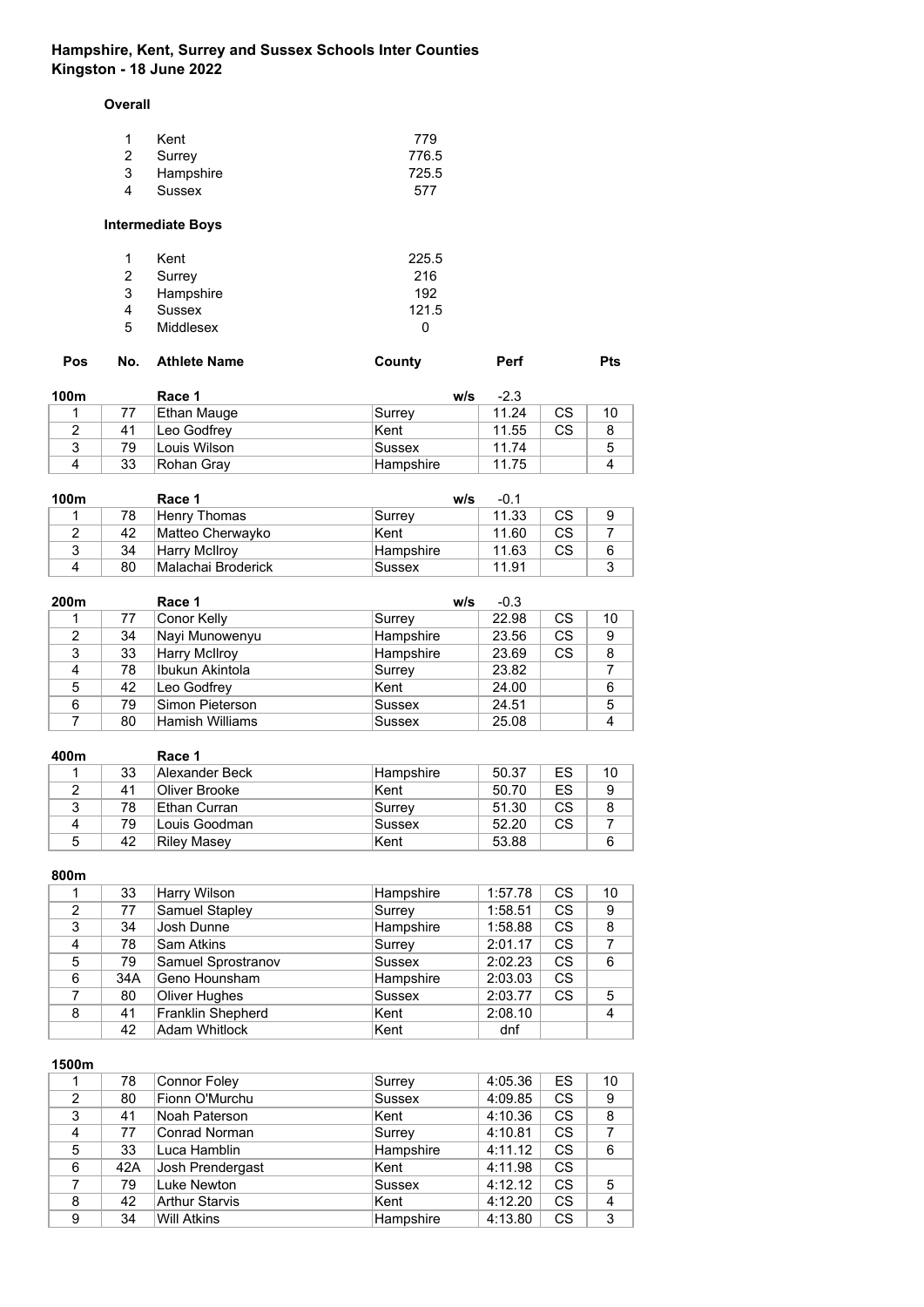#### **3000m**

| ------        |     |                   |        |          |    |    |
|---------------|-----|-------------------|--------|----------|----|----|
|               | 41  | ∣Hayden Gear      | Kent   | 8:58.29  | CS | 10 |
| $\mathcal{P}$ | 78A | Matthew Pickering | Surrey | 9:09.36  | CS |    |
| 3             | 77  | Alex Bishop       | Surrey | 9:22.16  | CS |    |
| Δ             | 78  | Joseph Hunt       | Surrey | 9:27.56  | CS |    |
| 5             | 79  | Ben Brown         | Sussex | 10:07.92 |    |    |

| 100m Hurdles |    | Race 1                | w/s       | $-1.9$ |    |     |
|--------------|----|-----------------------|-----------|--------|----|-----|
|              | 41 | Ryan Mourtada         | Kent      | 13.75  | ES | 10  |
| 2            | 77 | <b>William Odgers</b> | Surrey    | 14.55  | CS | 8.5 |
| 3            | 42 | Dante McNichol        | Kent      | 14.55  | CS | 8.5 |
| 4            | 33 | Zac Williams          | Hampshire | 14.93  | CS |     |
| 5            | 79 | James Templar         | Sussex    | 15.29  |    | 6   |
| 6            | 78 | Rhys Conlon           | Surrey    | 16.36  |    | 5   |
|              | 34 | Gus Bowden            | Hampshire | 16.45  |    | 4   |

### **400m Hurdles**

|   | 33 | Zac Williams     | Hampshire | 56.52 | ES | 10 |
|---|----|------------------|-----------|-------|----|----|
|   | 41 | ∣Cheyne West     | ∣Kent     | 57.29 | ES | q  |
|   | 77 | Harry Findlay    | Surrey    | 62.00 | СS |    |
|   | 42 | Alexander Coutts | ∣Kent     | 63.07 | СS |    |
| 5 | 78 | Charlie Aldridge | Surrey    | 64.11 |    | 6  |

## **High Jump**

|               | 77 | Max Eastman   | Surrey        | 1.82 | <b>CS</b> | 10  |
|---------------|----|---------------|---------------|------|-----------|-----|
| $\mathcal{P}$ | 34 | James Herbert | Hampshire     | 1.79 | <b>CS</b> | 9   |
| 3             | 33 | Gus Bowden    | Hampshire     | 1.76 | <b>CS</b> | 8   |
| 4             | 80 | Dylan Calvey  | <b>Sussex</b> | 1.73 | <b>CS</b> |     |
| 5             | 41 | Andrew Nikoro | Kent          | 1.73 | <b>CS</b> | 6   |
| 6             | 79 | Seth Bond     | <b>Sussex</b> | 1.70 | <b>CS</b> | 4.5 |
| 6             | 78 | Louis Simmons | Surrey        | 1.70 | <b>CS</b> | 4.5 |
| 8             | 42 | Thomas Hobbs  | Kent          | 1.70 | <b>CS</b> | 3   |

#### **Pole Vault**

|   | 41 | ∣Oscar Witcombe   | Kent      | 4.00 | ES | 10 |
|---|----|-------------------|-----------|------|----|----|
|   | 42 | Tom Walker        | Kent      | 3.40 | CS | 9  |
| ≏ |    | Quentin Pritchard | Surrev    | 3.10 | CS |    |
|   | 33 | Sello Mtshweni    | Hampshire | 2.80 | CS |    |
| 5 | 79 | Leo Woolgar-Golds | Sussex    | 2.70 |    |    |

# **Long Jump**

|   | 42 | Samuel Fatuyigbe | Kent      | 6.28 | CS.       | 10 |
|---|----|------------------|-----------|------|-----------|----|
|   | 41 | Oliver Brooke    | Kent      | 6.02 | <b>CS</b> | 9  |
| 3 | 34 | Daniel Richard   | Hampshire | 5.69 |           | 8  |
|   | 33 | Max Turner       | Hampshire | 5.48 |           |    |
| 5 | 78 | Justin Cho       | Surrev    | 5.45 |           | 6  |
| 6 | 77 | Woody Aldridge   | Surrey    | 5.31 |           | 5  |

# **Triple Jump**

|   | 79 | Pelumi Dosumu        | Sussex    | 12.82 | <b>CS</b> | 10 |
|---|----|----------------------|-----------|-------|-----------|----|
|   | 78 | Sam Fothergill       | Surrey    | 12.63 | <b>CS</b> | 9  |
| 3 | 33 | Sam Williams         | Hampshire | 12.25 | <b>CS</b> | 8  |
| 4 | 77 | Teyi Thomas          | Surrey    | 11.94 |           |    |
| 5 | 42 | Oreanuoluwa Adepegba | Kent      | 11.89 |           | 6  |
| 6 | 80 | <b>Max Turnball</b>  | Sussex    | 11.63 |           | 5  |
|   | 34 | Sam Mballa           | Hampshire | 11.39 |           | 4  |

## **Shot**

|   | 33 | <b>Travis Scottow</b> | Hampshire | 14.40 | <b>NS</b> | 10 |
|---|----|-----------------------|-----------|-------|-----------|----|
|   | 34 | Charlie Elford-Pond   | Hampshire | 13.60 | ES.       | 9  |
| 3 | 41 | Timi Babatunde        | Kent      | 13.40 | ES        | 8  |
| 4 | 42 | Debare Alade          | Kent      | 13.38 | ES        |    |
| 5 | 79 | Will Thurston         | Sussex    | 12.86 | <b>CS</b> | 6  |
| 6 | 78 | Hayden Ashworth       | Surrey    | 11.13 | <b>CS</b> | 5  |
|   | 77 | Aksel Nezha           | Surrey    | 10.78 |           | 4  |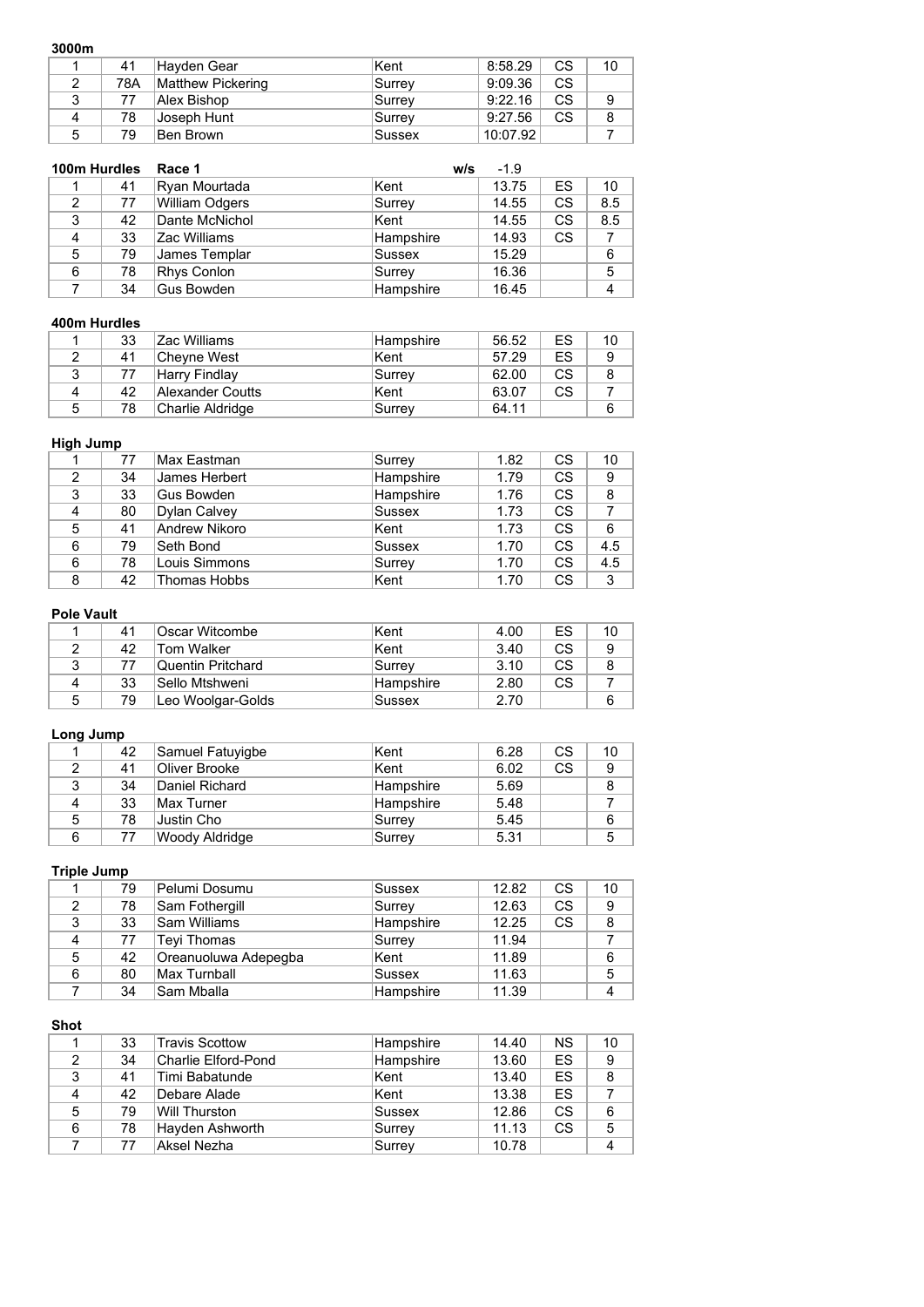### **Discus**

|                | 77  | <b>Teddy Gannon</b> | Surrey        | 52.22 | <b>NS</b> | 10 |
|----------------|-----|---------------------|---------------|-------|-----------|----|
| $\mathfrak{p}$ | 41  | Timi Babatunde      | Kent          | 51.67 | <b>NS</b> | 9  |
| 3              | 34  | Travis Scottow      | Hampshire     | 46.14 | <b>NS</b> | 8  |
| 4              | 33  | Mikun Adeniran      | Hampshire     | 41.60 | ES        |    |
| 5              | 42A | Dante McNichol      | Kent          | 37.24 | CS        |    |
| 6              | 42  | Debare Alade        | Kent          | 36.61 | CS        | 6  |
|                | 78  | Matthew Smith       | Surrey        | 35.77 | CS        | 5  |
| 8              | 79  | Jonathon Oludipe    | <b>Sussex</b> | 29.72 |           | 4  |
|                | 80  | Oscar Johnson       | <b>Sussex</b> | nm    |           |    |

## **Javelin**

|   | 41  | Felix McArdle-Hodge    | Kent          | 58.95 | <b>NS</b> | 10             |
|---|-----|------------------------|---------------|-------|-----------|----------------|
| 2 | 33  | Jacob Axtell           | Hampshire     | 55.58 | <b>NS</b> | 9              |
| 3 | 42  | <b>Isaac Ridge</b>     | Kent          | 54.55 | <b>NS</b> | 8              |
| 4 | 77  | George Johnson         | Surrey        | 54.13 | <b>NS</b> | 7              |
| 5 | 79  | Josh Clarke            | Sussex        | 49.65 | CS        | 6              |
| 6 | 78  | <b>Harrison Taylor</b> | Surrey        | 44.19 | CS        | 5              |
|   | 34  | Jack Holt              | Hampshire     | 38.66 |           | $\overline{4}$ |
| 8 | 80A | Ali Moghul             | <b>Sussex</b> | 37.33 |           |                |
| 9 | 80  | Hugo Mason             | <b>Sussex</b> | 34.02 |           | 3              |

### **Hammer**

| $\mathbf{A}$ | ∣Kai Barham         | Kent                   | 64.37 | <b>NS</b> |  |
|--------------|---------------------|------------------------|-------|-----------|--|
| 33           | Charlie Elford-Pond | <sup>≀</sup> Hampshire | 58.01 | ΝS        |  |
| 42           | Max Thorne          | Kent                   | 43.66 | СS        |  |

|   | 41 | Leo Godfrey, Matteo Cherwayko, -, Ryan<br>Mourtada | <sup>∣</sup> Kent | 45.16 | CS | 10 |
|---|----|----------------------------------------------------|-------------------|-------|----|----|
| 2 | 77 |                                                    | Surrey            | 45.59 | CS | 9  |
| 3 | 79 |                                                    | <b>Sussex</b>     | 45.60 | CS |    |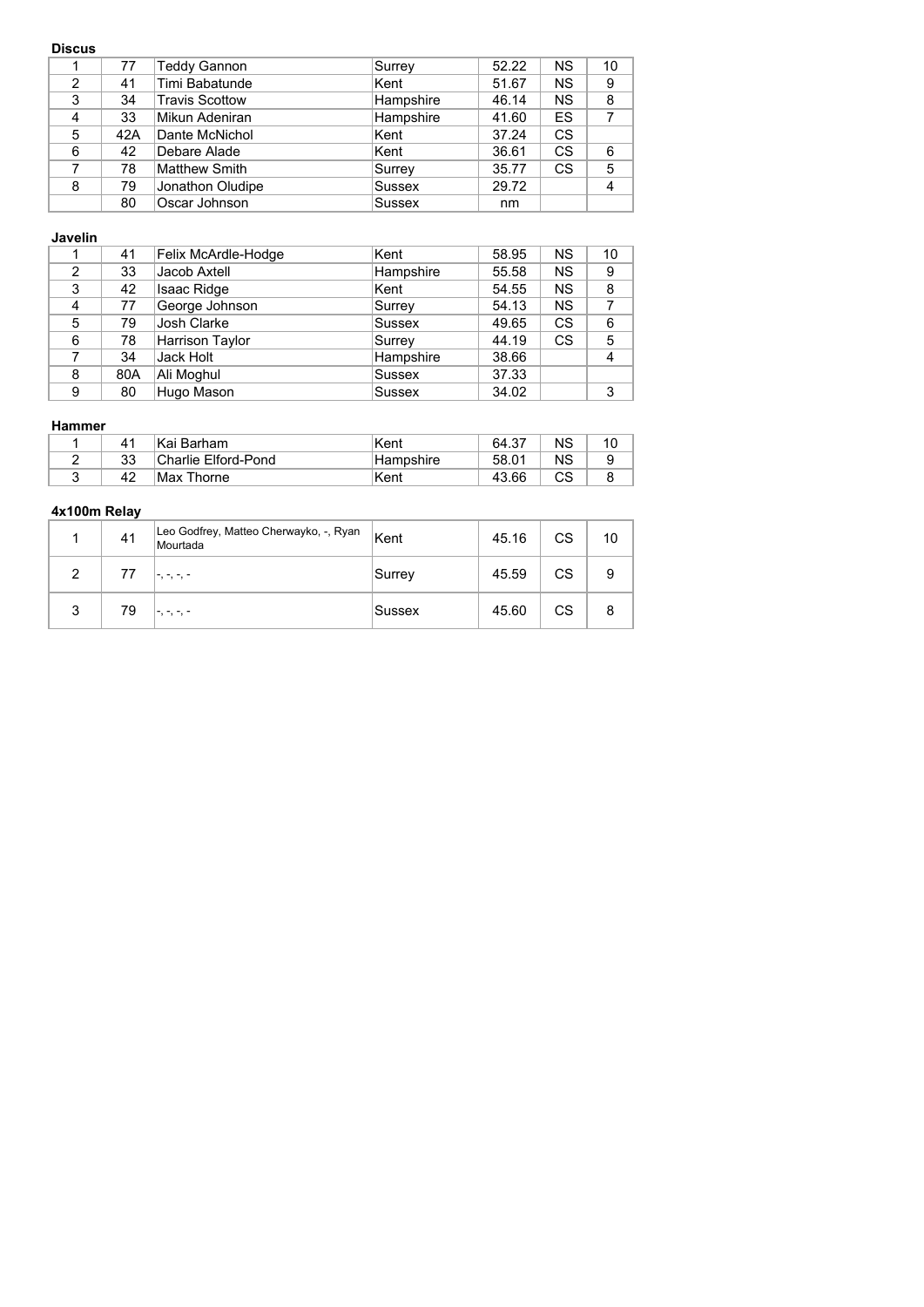# **Hampshire, Kent, Surrey and Sussex Schools Inter Counties Kingston - 18 June 2022**

**Overall**

|   | Kent      | 779   |
|---|-----------|-------|
|   | 2 Surrey  | 776.5 |
| 3 | Hampshire | 725.5 |
| 4 | Sussex    | 577   |

### **Junior Girls**

| Hampshire | 175   |
|-----------|-------|
| Kent      | 171.5 |
| Surrey    | 150   |
| Sussex    | 139.5 |
| Middlesex | O     |
|           |       |

| <b>Pos</b> |  | No. Athlete Name | County | <b>Perf</b> | <b>Pts</b> |
|------------|--|------------------|--------|-------------|------------|
|------------|--|------------------|--------|-------------|------------|

| 100m |    | Race 1                 | w/s              | 0.0   |    |    |
|------|----|------------------------|------------------|-------|----|----|
|      | 77 | Ava Daulev             | Surrey           | 12.58 | ES | 10 |
|      | 41 | Oluwadamitan Showemimo | Kent             | 12.97 | СS |    |
|      | 33 | Maisie Read            | <b>Hampshire</b> | 13.29 |    |    |
|      | 79 | Precious Ajireloja     | Sussex           | 13.48 |    |    |

| 100m |    | Race 2                  | w/s       | $-2.4$ |    |  |
|------|----|-------------------------|-----------|--------|----|--|
|      | 42 | Sianna Olaseinde-Rhodes | Kent      | 12.98  | СS |  |
|      | 78 | Izzy Turner             | ∣Surrev   | 13.23  |    |  |
|      | 34 | Imogen Bown             | Hampshire | 13.43  |    |  |
|      | 80 | Eva Grandi              | Sussex    | 13.72  |    |  |

| 200 <sub>m</sub> |    | Race 1           | w/s       | $-0.8$ |    |    |
|------------------|----|------------------|-----------|--------|----|----|
|                  | 41 | Nuriah Orhurhu   | Kent      | 26.53  | СS | 10 |
|                  | 33 | Elise Brindle    | Hampshire | 27.19  | СS |    |
|                  |    | ∣Lilv Richardson | ∣Surrev   | 27.44  |    |    |
|                  | 79 | Edie Holmes      | Sussex    | 27.85  |    | 5  |

| 200m |     | Race 2          | w/s           | $-2.0$ |    |   |
|------|-----|-----------------|---------------|--------|----|---|
|      | 42A | Grace Durrant   | Kent          | 27.13  | CS |   |
|      | 42  | Evie Dixon      | Kent          | 27.13  | CS | 9 |
| 3    | 34  | Rebecca Puxley  | Hampshire     | 27.7   |    | 6 |
| Δ    | 78  | Il ottie Price. | Surrey        | 28.2   |    |   |
| 5    | 80  | Josie Usher     | <b>Sussex</b> | 28.4   |    |   |

| 300m   |    | Race 1           |               |       |     |    |
|--------|----|------------------|---------------|-------|-----|----|
|        | 77 | Gracelyn Kendeck | Surrey        | 40.89 | ΝS  | 10 |
|        | 41 | ∣Alyssa Firla    | Kent          | 42.25 | CS  | 9  |
| ∘<br>J | 78 | Grace Connor     | Surrev        | 42.75 | CS. |    |
| 4      | 33 | Chloe Johnson    | Hampshire     | 45.05 |     |    |
| 5      | 79 | ∣Libb∨ Quickfall | <b>Sussex</b> | 45.77 |     | 6  |

| 800m          |     | Race 1          |               |         |           |    |
|---------------|-----|-----------------|---------------|---------|-----------|----|
|               | 80A | Grace Tuesday   | <b>Sussex</b> | 2:13.24 | <b>NS</b> |    |
| $\mathcal{P}$ | 77  | Emmeline Orbell | Surrey        | 2:14.03 | <b>NS</b> | 10 |
| 3             | 33  | Florence East   | Hampshire     | 2:14.26 | <b>NS</b> | 9  |
| 4             | 34  | Lottie Quinn    | Hampshire     | 2:14.28 | <b>NS</b> | 8  |
| 5             | 80  | Katie Foss      | <b>Sussex</b> | 2:16.44 | ES        | 7  |
| 6             | 41  | Amber Matthews  | Kent          | 2:21.10 | CS        | 6  |
|               | 78  | Robin Simons    | Surrey        | 2:26.44 |           | 5  |

|   | 79  | Ava James               | Sussex    | 4:45.09 | ES | 10 |
|---|-----|-------------------------|-----------|---------|----|----|
| 2 | 33  | Poppy Taylor            | Hampshire | 4:46.18 | ES | 9  |
| 3 | 80A | Lillie Hellyer          | Sussex    | 4:47.80 | ES |    |
| 4 | 42  | Iris Williams           | Kent      | 4:49.28 | CS | 8  |
| 5 | 80  | Laila Hellyer           | Sussex    | 4:49.71 | CS |    |
| 6 | 77  | Lola Roake              | Surrey    | 4:50.72 | CS | 6  |
|   | 34  | <b>Emerson Churcher</b> | Hampshire | 4:56.66 | CS | 5  |
| 8 | 41  | Luciana Smith           | Kent      | 4:57.75 | CS |    |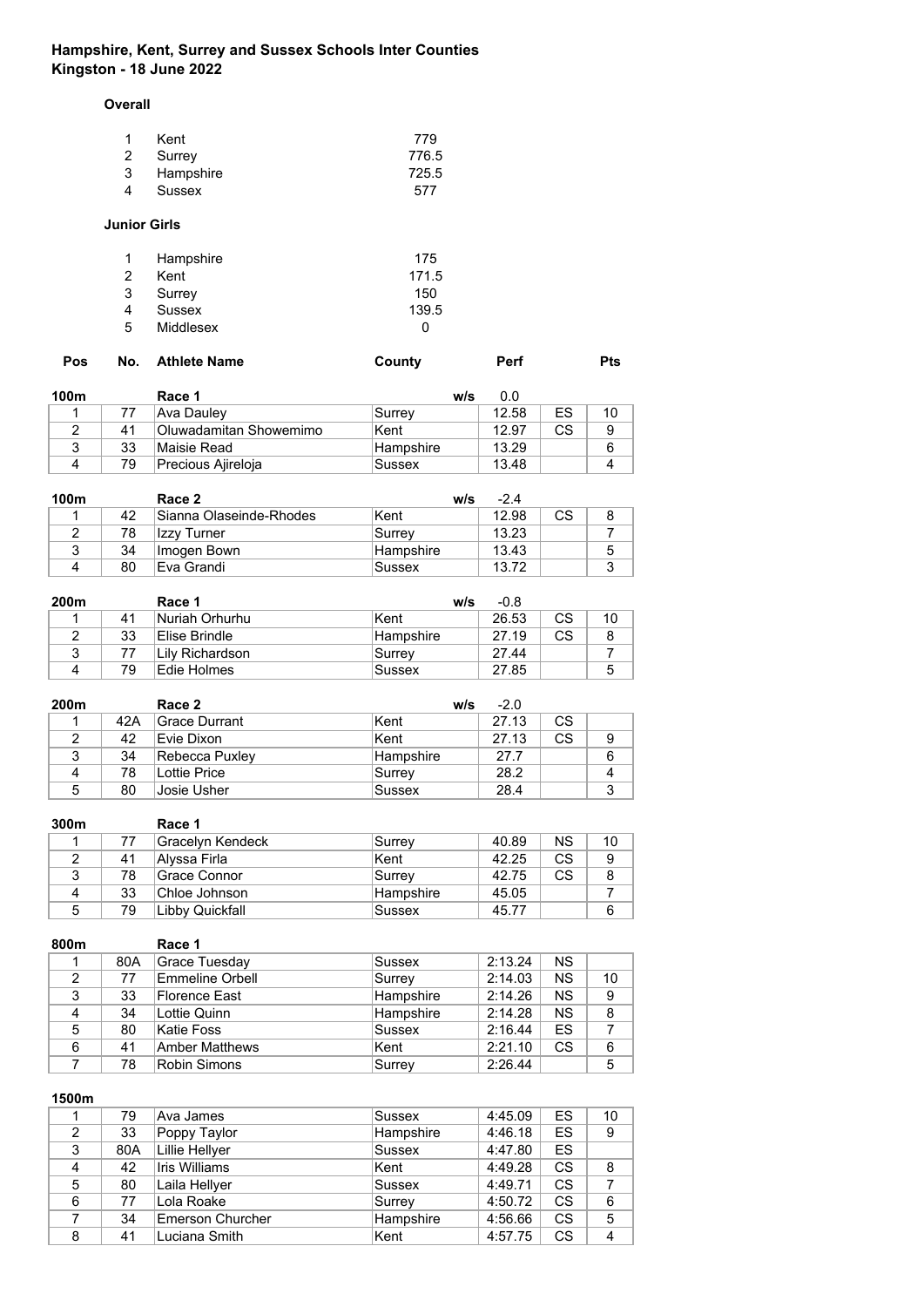| 75m Hurdles |    | Race 1         | w/s        | $-1.0$ |           |    |
|-------------|----|----------------|------------|--------|-----------|----|
|             | 41 | Elicia Lacey   | Kent       | 11.74  | <b>CS</b> | 10 |
|             | 77 | Estee Norman   | ∣Surrev    | 12.01  | CS.       | 9  |
| ◠           | 33 | lRebecca Smith | ∣Hampshire | 12.03  | СS        | 8  |
|             | 79 | Lila Cox       | Sussex     | 12.10  | СS        |    |

| 75m Hurdles |    | Race 2           | w/s              | $-11$ |   |
|-------------|----|------------------|------------------|-------|---|
|             | 78 | Amarachi Amiaka  | Surrev           | 12.54 | 6 |
|             | 80 | Charlotte Raynor | Sussex           | 12.68 |   |
|             | 34 | Alexis Seymour   | <b>Hampshire</b> | 13.36 |   |

# **High Jump**

|   | 77 | Olivia Kraus     | Surrey    | 1.53 | <b>CS</b> | 10  |
|---|----|------------------|-----------|------|-----------|-----|
| 2 | 41 | Hannah St-Clare  | Kent      | 1.50 | <b>CS</b> | 9   |
| 2 | 34 | Lauren Grice     | Hampshire | 1.50 | <b>CS</b> | 8   |
|   | 42 | Isabella Amartey | Kent      | 1.40 |           | 6.5 |
|   | 79 | Issie Schute     | Sussex    | 1.40 |           | 6.5 |
| 6 | 78 | Amelia Rowbotham | Surrey    | 1.40 |           | 5   |
|   | 33 | Rebecca Screech  | Hampshire | 1.35 |           |     |

### **Pole Vault**

| 79 | Yuna Hadlow     | Sussex    | 2.90 | ES | 10 |
|----|-----------------|-----------|------|----|----|
| 33 | Lexie Trott     | Hampshire | 2.70 | ES | 9  |
| 41 | ∣Lvdia Witcombe | Kent      | 2.30 | СS | 8  |
| 80 | Ava Hayes       | Sussex    | 2.20 | СS |    |

# **Long Jump**

|                | 33  | Gracie Osman            | Hampshire     | 5.31 | NS.       | 10 |
|----------------|-----|-------------------------|---------------|------|-----------|----|
| $\mathfrak{p}$ | 79  | Stella Kalman           | <b>Sussex</b> | 5.17 | CS.       | 9  |
| 3              | 41  | <b>Isabella Amartey</b> | Kent          | 5.07 | CS.       | 8  |
| 4              | 77  | Rika Higuchi            | Surrey        | 4.92 | CS.       | 7  |
| 5              | 34  | Ella Hutton             | Hampshire     | 4.90 | CS        | 6  |
| 6              | 80  | Harriet Yelling         | Sussex        | 4.74 | CS.       | 5  |
|                | 78  | Liv Tufts               | Surrey        | 4.72 | <b>CS</b> | 4  |
| 8              | 42  | <b>Violet Maxted</b>    | Kent          | 4.69 |           | 3  |
| 9              | 80A | Layla Bowen             | <b>Sussex</b> | 4.33 |           |    |
|                | 34A | <b>Lucy Powis</b>       | Hampshire     | nm   |           |    |

## **Shot**

|   | 77 | ⊺Taliah Fleary   | Surrev        | 9.24 | <b>CS</b> | 10 |
|---|----|------------------|---------------|------|-----------|----|
|   | 34 | Eve Mengham      | Hampshire     | 9.05 | <b>CS</b> | 9  |
|   | 33 | Bethany Mballa   | Hampshire     | 9.03 | CS.       |    |
|   | 42 | Harriet Court    | Kent          | 8.66 |           |    |
| 5 | 78 | Elise Watters    | Surrey        | 8.24 |           | 6  |
| 6 | 79 | Alice Pendlebury | <b>Sussex</b> | 8.19 |           |    |

### **Discus**

|   | 41  | Erin Simpson    | Kent          | 31.67 | <b>NS</b> | 10 |
|---|-----|-----------------|---------------|-------|-----------|----|
| 2 | 80  | Rebecca Roberts | <b>Sussex</b> | 27.38 | ES        | 9  |
| 3 | 33  | Abi McBriar     | Hampshire     | 27.08 | ES        | 8  |
| 4 | 78A | Tilly Farrar    | Surrey        | 26.80 | CS        |    |
| 5 | 42  | Anjola Adekoya  | Kent          | 26.61 | CS        |    |
| 6 | 78  | Alice Clark     | Surrey        | 25.27 | CS        | 6  |
|   | 77  | Ella Tanby      | Surrey        | 22.76 | CS        | 5  |
| 8 | 79  | Zoe Leader      | <b>Sussex</b> | 19.23 |           | 4  |
| 9 | 34  | Sophie Wardle   | Hampshire     | 17.64 |           | 3  |

## **Javelin**

|   | 77  | Elise Christian   | Surrey        | 39.41 | <b>NS</b> | 10 |
|---|-----|-------------------|---------------|-------|-----------|----|
|   | 79  | <b>Biba Mills</b> | <b>Sussex</b> | 36.02 | <b>NS</b> | 9  |
| 3 | 41  | Harriet Court     | Kent          | 32.63 | <b>CS</b> | 8  |
| 4 | 42  | Georgina Millet   | Kent          | 28.94 | <b>CS</b> |    |
| 5 | 34A | Bethany Mballa    | Hampshire     | 28.45 | <b>CS</b> |    |
| 6 | 33  | Mathilda Hutton   | Hampshire     | 26.71 |           | 6  |
|   | 34  | Lilv Blithe       | Hampshire     | 16.28 |           | 5  |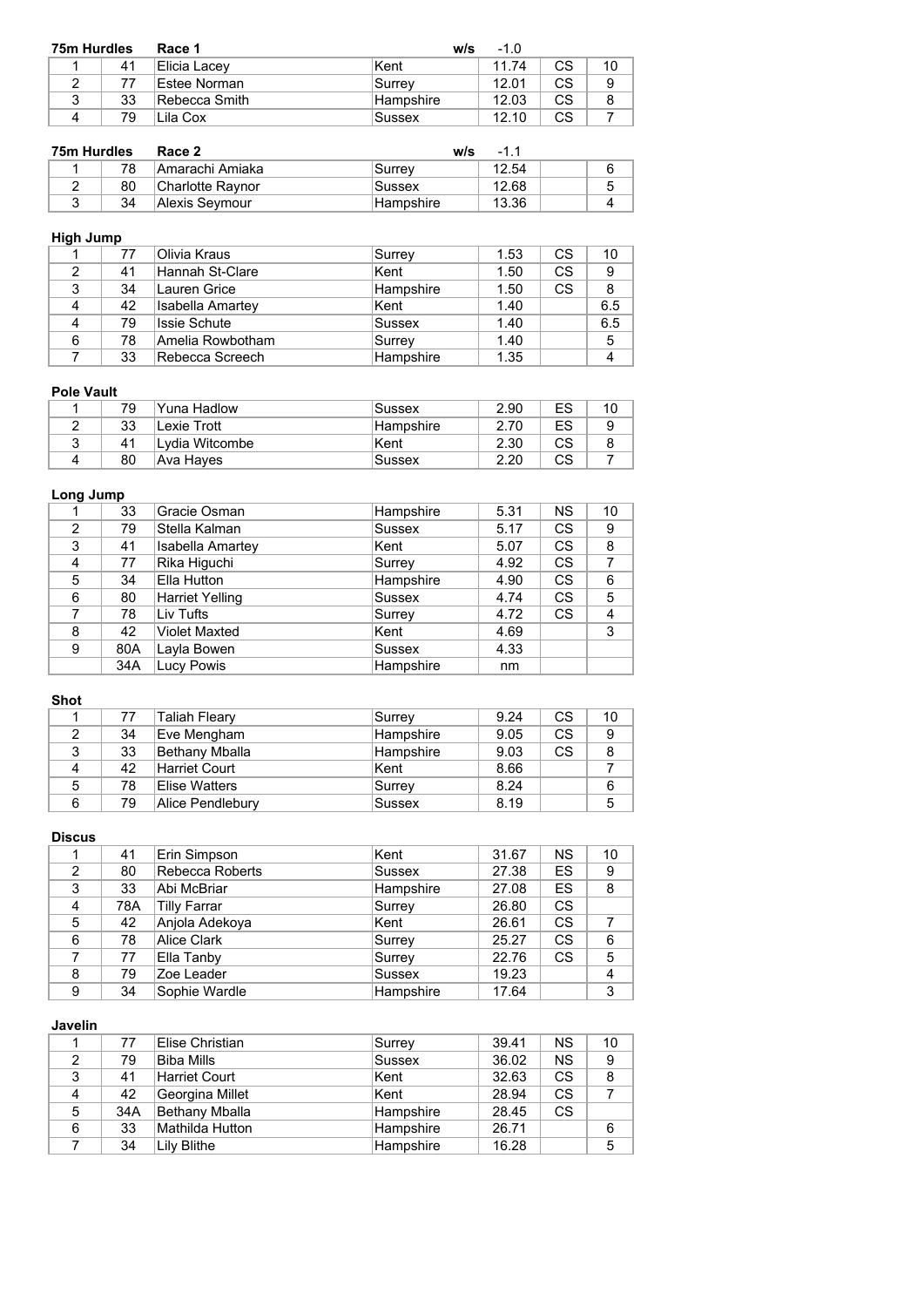#### **Hammer**

|   | 79 | Alice Howie     | Sussex    | 49.31 | ΝS        | 10 |
|---|----|-----------------|-----------|-------|-----------|----|
| 2 | 34 | Evie Scott      | Hampshire | 30.30 | <b>CS</b> | 9  |
| 3 | 41 | Lacee Webb      | ∣Kent     | 29.13 | CS.       | 8  |
| 4 | 42 | Sara Scrivens   | ∣Kent     | 26.49 | CS        |    |
| 5 | 33 | ∣Abi McBriar_   | Hampshire | 24.79 |           | 6  |
| 6 | 77 | Emilia Wazydrag | Surrey    | 22.13 |           | 5  |

| Oluwadamitan Showemimo, Sianna Olaseinde-<br>Kent<br><b>NS</b><br>41<br>10 <sup>°</sup><br>49.50<br>Rhodes, Nuriah Orhurhu, Evie Dixon<br>ES<br>33<br>51.46<br>Hampshire<br>2<br>9 | 4x100m Relay |  |  |  |  |  |  |  |  |
|------------------------------------------------------------------------------------------------------------------------------------------------------------------------------------|--------------|--|--|--|--|--|--|--|--|
|                                                                                                                                                                                    |              |  |  |  |  |  |  |  |  |
|                                                                                                                                                                                    |              |  |  |  |  |  |  |  |  |
| 52.10<br>СS<br>3<br>79<br>8<br><b>Sussex</b>                                                                                                                                       |              |  |  |  |  |  |  |  |  |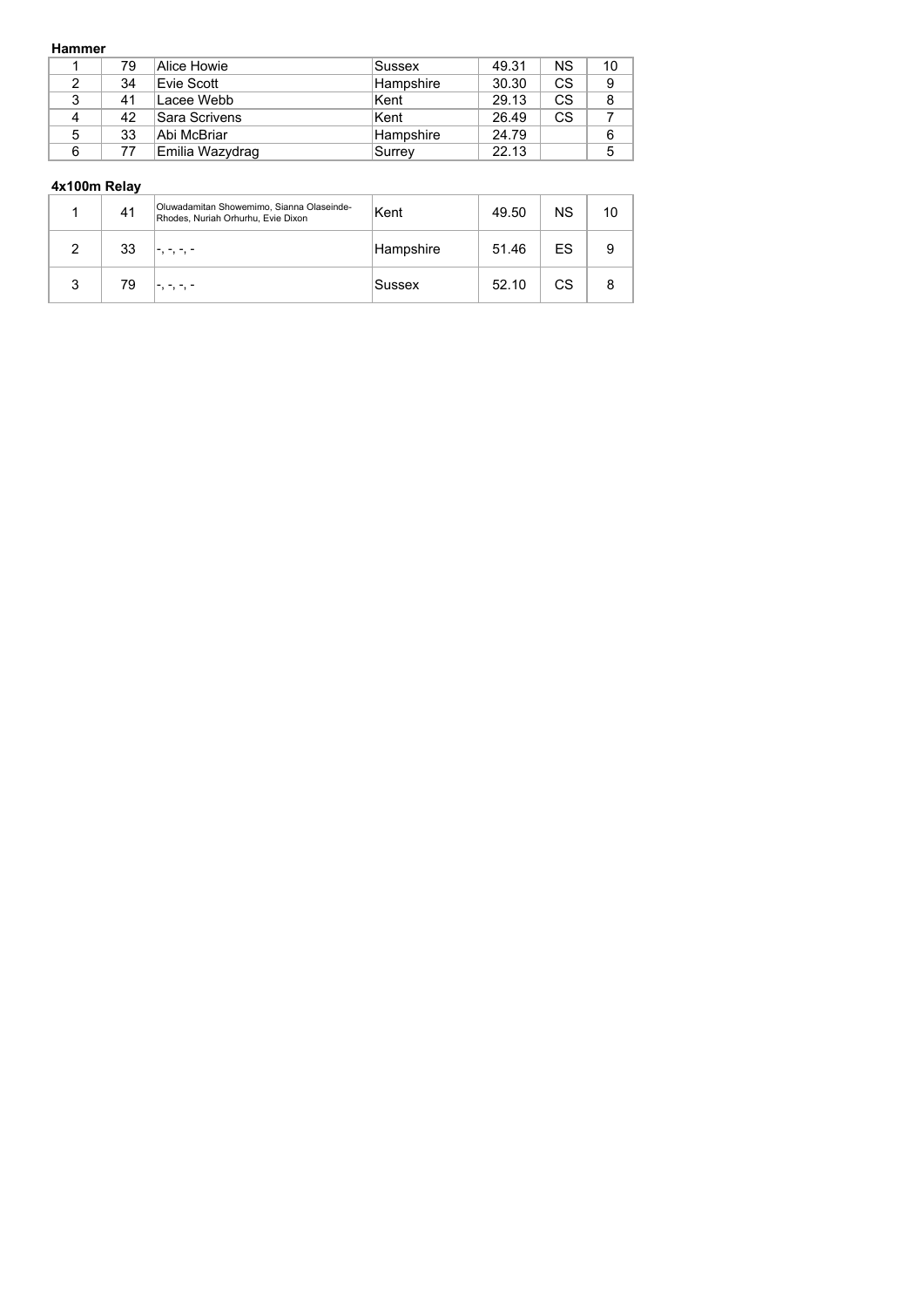# **Hampshire, Kent, Surrey and Sussex Schools Inter Counties Kingston - 18 June 2022**

### **Overall**

| Kent        | 779   |
|-------------|-------|
| 2 Surrey    | 776.5 |
| 3 Hampshire | 725.5 |
| Sussex      | 577   |
|             |       |

# **Junior Boys**

| 1 | Surrey    | 208 |
|---|-----------|-----|
| 2 | Kent      | 172 |
| 3 | Hampshire | 152 |
|   | Sussex    | 146 |
| 5 | Middlesex | O   |

| No. Athlete Name<br>Pos<br>County | Perf | <b>Pts</b> |
|-----------------------------------|------|------------|
|-----------------------------------|------|------------|

| 100m |    | Race 1            | w/s       | $-0.8$ |           |    |
|------|----|-------------------|-----------|--------|-----------|----|
|      | 41 | James Beecroft    | Kent      | 11.22  | <b>NS</b> | 10 |
|      | 79 | Chalie Fisher     | Sussex    | 11.50  | ES        |    |
|      |    | Farrell Fabusiwol | Surrev    | 11.55  | ES        |    |
|      | 33 | Louis Thompson    | Hampshire | 12.05  | CS        |    |

| 100m |      | Race 1          | w/s        | $-1.0$ |    |  |
|------|------|-----------------|------------|--------|----|--|
|      | 42 A | Rio McCausland  | Kent       | 11.82  | СS |  |
|      | 78   | lLeon Francis   | ∣Surrev    | 11.94  | СS |  |
| ົ    | 34   | Luke Dacev      | ∣Hampshire | 12.32  |    |  |
|      | 80   | Kamsy Obiekezie | Sussex     | 12.82  |    |  |

| 200m |    | Race 1          | w/s       | $-2.3$ |    |    |
|------|----|-----------------|-----------|--------|----|----|
|      |    | Xavier Taylor   | ∣Surrev   | 23.62  | ES | 10 |
|      | 33 | Alejandro Gomes | Hampshire | 23.70  | ES | 9  |
| 3    | 41 | ∣Icheka Sankofa | Kent      | 25.07  |    |    |
|      | 79 | Raffaela Barra  | Sussex    | 25.32  |    | 6  |

| 200m |     | Race 2            | w/s       | $-1.1$ |           |   |
|------|-----|-------------------|-----------|--------|-----------|---|
|      | 78A | Farrell Fabusiwol | Surrey    | 23.83  | <b>CS</b> |   |
|      | 78  | Leon Francis      | Surrey    | 24.54  | <b>CS</b> |   |
| ◠    | 42  | Harrison Vallins  | Kent      | 25.49  |           | 5 |
|      | 34  | ∣Sam Wright       | Hampshire | 25.92  |           |   |
| 5    | 80  | George Frost      | Sussex    | 26.37  |           | 3 |

| 300m |    | Race 1            |           |       |     |  |
|------|----|-------------------|-----------|-------|-----|--|
|      | 33 | Tobenna Okoro     | Hampshire | 37.92 | ES  |  |
|      | 77 | Freddie Hake      | Surrey    | 38.40 | CS. |  |
|      | 41 | Titomi Olukemi    | Kent      | 39.84 | СS  |  |
| 4    | 79 | Avotunde Amokeodo | Sussex    | 40.93 |     |  |

| 300m |     | Race 2               |           |       |           |    |
|------|-----|----------------------|-----------|-------|-----------|----|
|      | 78A | <b>Elliot Turbin</b> | Surrey    | 37.75 | ES        |    |
|      | 78  | Sebastian Fox        | Surrey    | 37.82 | ES        | 10 |
| 3    | 34  | Harry James          | Hampshire | 38.84 | <b>CS</b> |    |
| Δ    | 80  | Denholm Rutherford   | Sussex    | 41.20 |           |    |
| 5    | 34A | Charlie Kavanagh     | Hampshire | 41.28 |           |    |

|   | 41 | Theo Ronchetti | Kent      | 2:05.3 | CS. | 10 |
|---|----|----------------|-----------|--------|-----|----|
| 2 | 78 | Ethan Newell   | Surrey    | 2:07.2 | CS. | 9  |
| 3 | 79 | Nate Cahill    | Sussex    | 2:07.3 | CS. | 8  |
| 4 | 77 | Zavi Zinman    | Surrey    | 2:07.6 | CS. |    |
| 5 | 80 | Saul Bennett   | Sussex    | 2:12.1 | CS  | 6  |
| 6 | 34 | ∣Seth Noott    | Hampshire | 2:15.7 |     | 5  |
|   | 33 | Idan Polat     | Hampshire | 2:29.1 |     |    |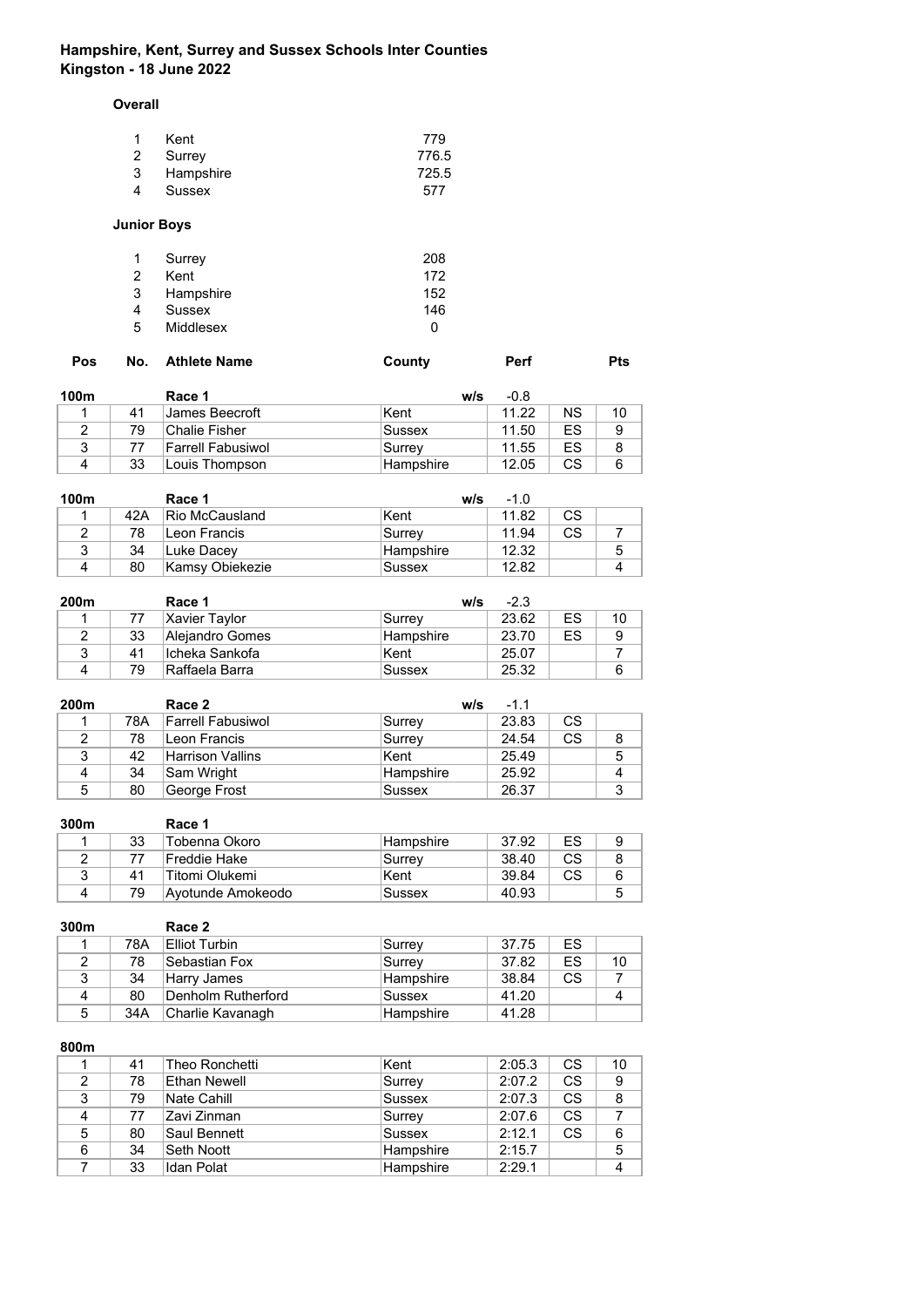#### **1500m**

| ווטטטו         |     |                       |               |         |           |                |
|----------------|-----|-----------------------|---------------|---------|-----------|----------------|
|                | 77  | Alex Lennon           | Surrey        | 4:13.88 | ES.       | 10             |
| $\mathfrak{p}$ | 42  | Oliver Head           | Kent          | 4:18.15 | ES        | 9              |
| 3              | 33  | Jon Pepin             | Hampshire     | 4:19.13 | ES        | 8              |
| 4              | 34  | Archie Pearson        | Hampshire     | 4:20.05 | <b>CS</b> | 7              |
| 5              | 41  | Lucas Elmqvist        | Kent          | 4:22.66 | CS.       | 6              |
| 6              | 78  | Alex Didaskalou       | Surrey        | 4:24.61 | <b>CS</b> | 5              |
|                | 34A | <b>Reuben Price</b>   | Hampshire     | 4:25.33 | <b>CS</b> |                |
| 8              | 79  | Ilya Korchev          | <b>Sussex</b> | 4:27.72 | <b>CS</b> | $\overline{4}$ |
| 9              | 80  | <b>Arun Khursteed</b> | <b>Sussex</b> | 4:34.31 | <b>CS</b> | 3              |

| 80m Hurdles |    | Race 1              | W/S           | $-2.9$ |           |    |
|-------------|----|---------------------|---------------|--------|-----------|----|
|             | 41 | Hans Nmaju          | Kent          | 12.01  | <b>CS</b> | 10 |
| 2           | 78 | William Allinson    | Surrey        | 12.17  | <b>CS</b> | 9  |
| 3           | 77 | Max Leon            | Surrey        | 12.48  | <b>CS</b> | 8  |
| 4           | 34 | Corey Berliner      | Hampshire     | 13.76  |           |    |
| 5           | 79 | <b>Gabriel Shaw</b> | Sussex        | 13.90  |           | 6  |
| 6           | 80 | ⊦Freddie Heath      | <b>Sussex</b> | 14.62  |           | 5  |
|             | 33 | Max Richards        | Hampshire     | 15.46  |           | 4  |

### **High Jump**

|   | 41  | Sam Newton       | Kent          | 1.72 | ES        | 10 |
|---|-----|------------------|---------------|------|-----------|----|
| 2 | 79  | Oliver Horton    | <b>Sussex</b> | 1.69 | CS        | 9  |
| 3 | 77  | ∣Can Ture        | Surrey        | 1.66 | CS.       | 8  |
| 4 | 78  | Bajo Loye        | Surrey        | 1.66 | CS.       |    |
| 5 | 78A | Ethan Cort       | Surrey        | 1.63 | <b>CS</b> |    |
| 6 | 33  | Noah Wincott     | Hampshire     | 1.63 | <b>CS</b> | 6  |
|   | 42  | Dylan Leadbeater | Kent          | 1.55 |           | 5  |

### **Pole Vault**

|   | 79 | Braimoh Busari | Sussex  | 3.40 | <b>NS</b> | 10 |
|---|----|----------------|---------|------|-----------|----|
|   | 41 | ∣Charlie Platt | ∣Kent   | 3.40 | <b>NS</b> |    |
|   | 77 | Harry Owen     | ∣Surrev | 2.70 | CS.       |    |
| 4 | 80 | ∣Ivan Wray     | Sussex  | 2.22 |           |    |
|   | 42 | Michael Ovetti | ∣Kent   | nm   |           |    |

# **Long Jump**

|   | 77 | Zephan Wilson-Jones | Surrey        | 5.57 | CS        | 10 |
|---|----|---------------------|---------------|------|-----------|----|
| 2 | 79 | Archie Williams     | <b>Sussex</b> | 5.45 | <b>CS</b> | 9  |
| 3 | 78 | Flynn Roberts       | Surrey        | 5.35 | <b>CS</b> | 8  |
| 4 | 42 | Daniel Asiedu       | Kent          | 5.33 | CS        |    |
| 5 | 33 | Logan Cookson       | Hampshire     | 5.23 |           | 6  |
| 6 | 34 | Tristan Hollis      | Hampshire     | 4.95 |           | 5  |
|   | 80 | George Barker       | <b>Sussex</b> | 4.91 |           | 4  |

# **Triple Jump**

|   | 41 | Tishe Fatona          | Kent      | 12.35 | ES        | 10 |
|---|----|-----------------------|-----------|-------|-----------|----|
| 2 | 78 | Nico Clarke           | Surrey    | 11.69 | <b>CS</b> | 9  |
| 3 | 42 | Rahman Odugbayi       | ∣Kent     | 11.52 | CS.       | 8  |
| 4 | 79 | <b>Oliver Cowdrey</b> | Sussex    | 11.40 | CS.       |    |
| 5 | 77 | Darius Lane           | Surrey    | 11.37 | CS.       | 6  |
| 6 | 33 | Logan Cookson         | Hampshire | 11.25 | <b>CS</b> | 5  |
|   | 34 | <b>Eddie Richards</b> | Hampshire | 10.78 |           |    |

## **Shot**

|   | 42  | ∣Sonny Hatch      | Kent          | 13.62 | NS. | 10 |
|---|-----|-------------------|---------------|-------|-----|----|
|   | 41  | Damien Osei-Bonsu | Kent          | 12.58 | ES  | 9  |
| 3 | 77  | Jack Harel        | Surrey        | 9.79  |     | 8  |
| 4 | 42A | David Abobade     | Kent          | 9.75  |     |    |
| 5 | 78  | Kit Fleming       | Surrey        | 9.72  |     |    |
| 6 | 79  | George Cronk      | <b>Sussex</b> | 9.53  |     | 6  |
|   | 33  | Ben Barker        | Hampshire     | 9.08  |     | 5  |